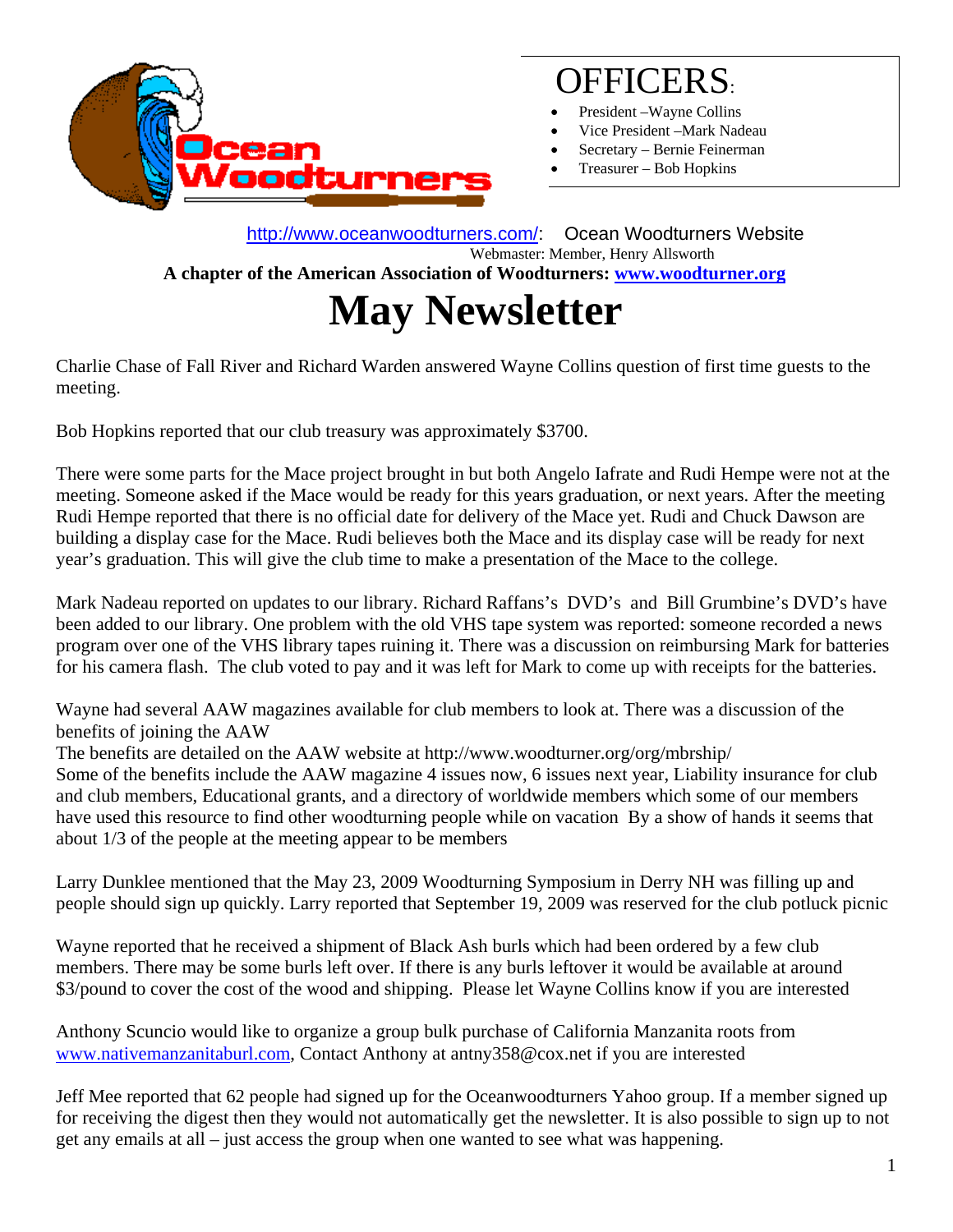### **Show & Tell**

Mike Murray brought in a Box elder bowl that he turned.



#### **Wood Swap**

Mike Murray brought in a box of box elder chunks, and the completed bowl that Tom Stevenson demonstrated last month.

## **April Demonstration**

This month demonstration was an exchange of ideas and homemade tools and fixtures supplied by our members

Rick Sousa –using a Ball chuck for egg turning,







Other suggestions - leaving the stub on a roughed out bowls tenon so that the bowl could be easily recentered after it has dried out and probably turned oval, using rubber under-carpet pads for cushioning the bowl. Instead of making a jam chuck, you could use another bowl with a carpet pad between it and the bowl being returned. Turning a recess for a faceplate to sit into makes it easier to remount the faceplate again on the bowl without loosing your centering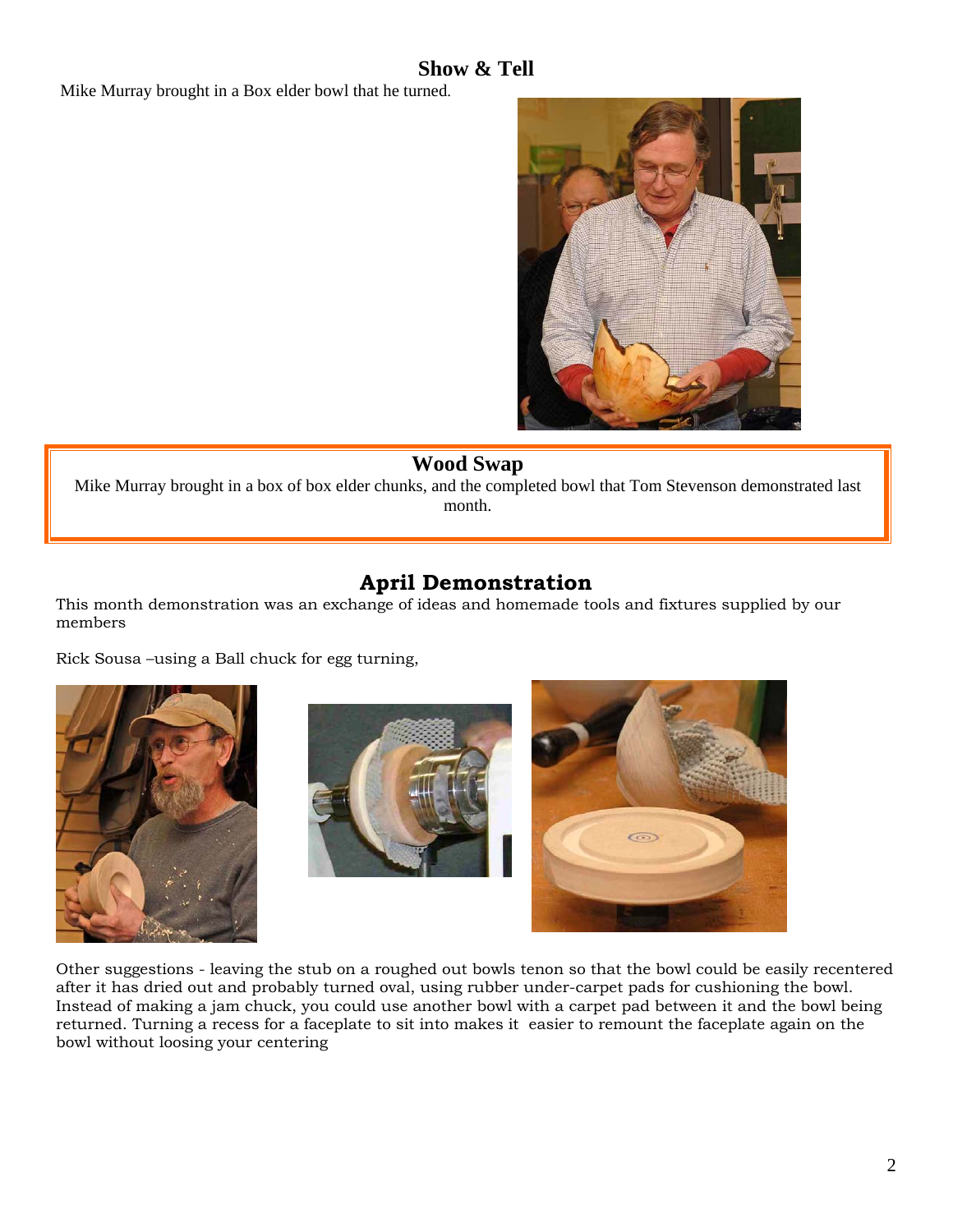



Gene Amaral – brought in his version of CI1 rougher. He bought the carbide cutter & screw, made his own handle with steel shaft and found it worked like a charm. His material cost was <\$20 and was the equal of the \$120+ system commercial system



Rick Lemiuex - wood clamp for finials is made from a wood disk sized to fit inside a scroll chuck with a hole and a slot. The hole is sized to fit the finial/dowel to be worked on. The slot allows the scroll chuck to compress the wood and hold it fast while you are turning. It is a low cost method of holding small wood.



Wayne is holding some of Larry Dunklee's modified files for ring tools (which were made by John Chaturoff). There was a discussion about reworking files for woodturning. Rick Sousa said that a file could be made into a scraper but the user must be careful not to extend the file to far off the tool rest because the file, being brittle, could easily snap. Rick thought that you could get away with an overhang of a ½" but would probably get in trouble with an overhang of 2", or so. The modified files that Larry brought in had their tangs modified for ease of making captive rings, or beads.



John Chaturoff - chatter tool, face plate for jam chuck, hollowing tool



Anthony Scuncio – brought in his home made vacuum chuck and discussed how to set up a vacuum system. A write-up of his talk is on our web site. The vacuum pump came from www.surpluscenter.com. Gauges, and other accessories can be found at www.woodturnerscatalog.com